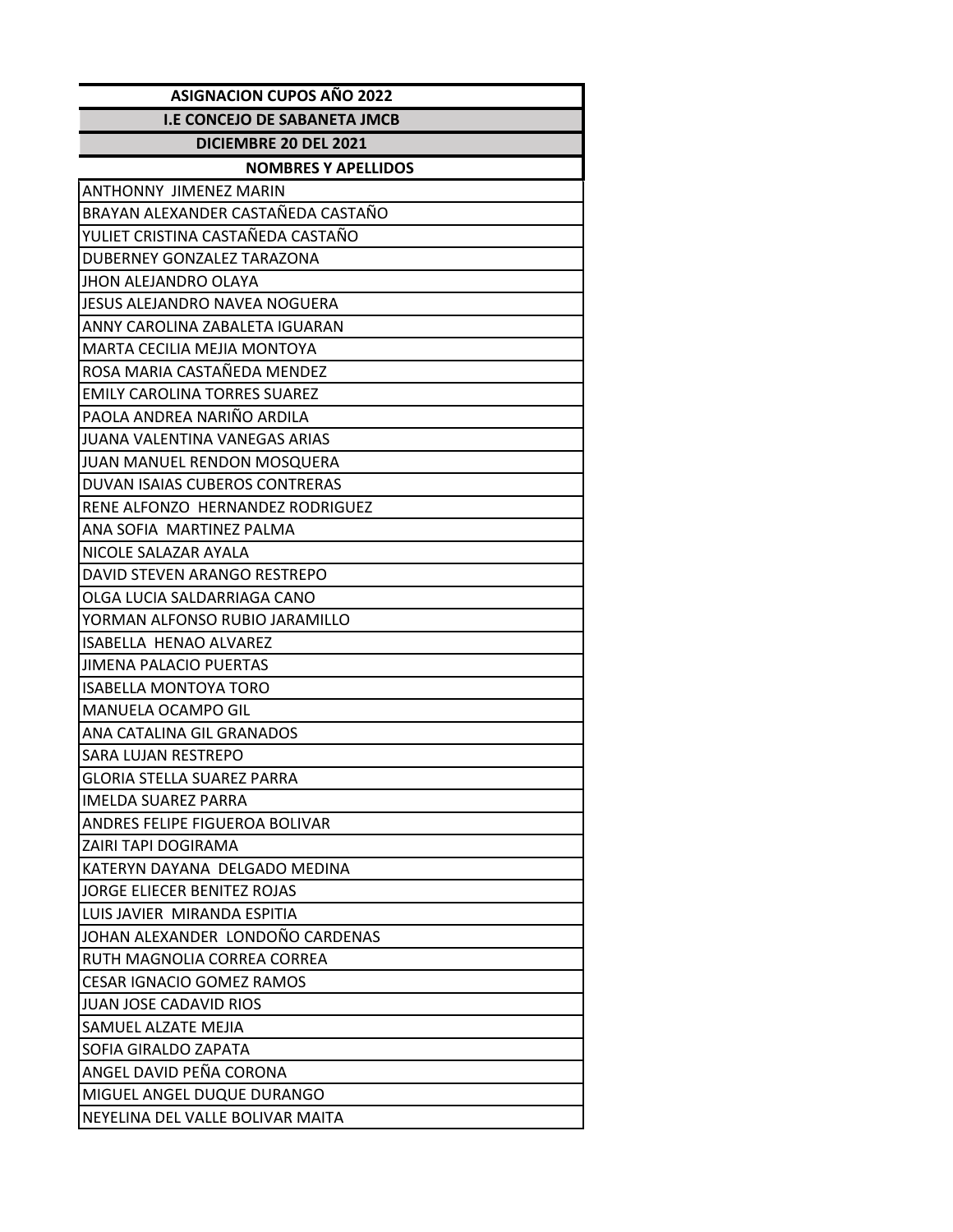| <b>ASIGNACION CUPOS AÑO 2022</b>    |
|-------------------------------------|
| <b>I.E CONCEJO DE SABANETA JMCB</b> |
| DICIEMBRE 20 DEL 2021               |
| <b>NOMBRES Y APELLIDOS</b>          |
| MARIA CLARA MEJIA ESCOBAR           |
| MARIA ANGELICA AVILA CALDERON       |
| EUDER MONJE JOVEN                   |
| <b>FABIAN QUINTERO MONCAYO</b>      |
| JUAN PABLO CHAVERRA RUA             |
| ISABELLA CASTAÑEDA MEJIA            |
| MANUELA CASTAÑEDA MEJIA             |
| DERWINSON ENRIQUE ROJAS MONQUERA    |
| DERLY ACENED HOLGUIN AGUDELO        |
| NAIMARY PAOLA BANDERA URDANETA      |
| SEBASTIAN VILLA ESTRADA             |
| JORGE ALEXANDER VALENCIA ECHEVERRI  |
| <b>JUAN DAVID HIGUITA PUERTAS</b>   |
| <b>JUAN JOSE BENTANCUR URIBE</b>    |
| MARIA VALENTINA CAMACHO PADRON      |
| <b>ESTIVEN MARULANDA PEREZ</b>      |
| <b>TATIANA SOTO FLOREZ</b>          |
| KIMBERLY CASTAÑEDA HENAO            |
| <b>VALERIA VALENCIA HERNADEZ</b>    |
| ANA SOFIA URAN ZAPATA               |
| <b>JUAN JOSE URIBE</b>              |
| <b>LEONEL FABIAN TORRES SUAZA</b>   |
| SAMUEL ARANGO RESTREPO              |
| NICOLAS GONZALEZ VASCO              |
| <b>HUBER OROZCO DIAZ</b>            |
| JUAN MANUEL VASQUEZ MONTOYA         |
| KELLY NATALIA OCHOA GUZMAN          |
| DANIEL FERNANDO RENDON CARMONA      |
| LORENA ISABEL MARIN ARMAS           |
| ANYELA LILIANA DIAZ VARGAS          |
| VALENTINA AGUIRRE ALVAREZ           |
| VALENTINA FERNANDEZ MAZO            |
| <b>MARIA JOSE RESTREPO</b>          |
| DAVID SANTIAGO CASTIBLANCO BELTRAN  |
| YEISON ROJAS GARCIA                 |
| DEISY BIBIANA VELEZ JARAMILLO       |
| JUAN SEBASTIAN VASQUEZ PALACIO      |
| <b>IRMA MONZALVE CHACON</b>         |
| ESTEBAN JOSE DAVID MARTINEZ         |
| ESMIR YINELI MORENO NAVARRO         |
| VALENTINA SANCHEZ VANEGAS           |